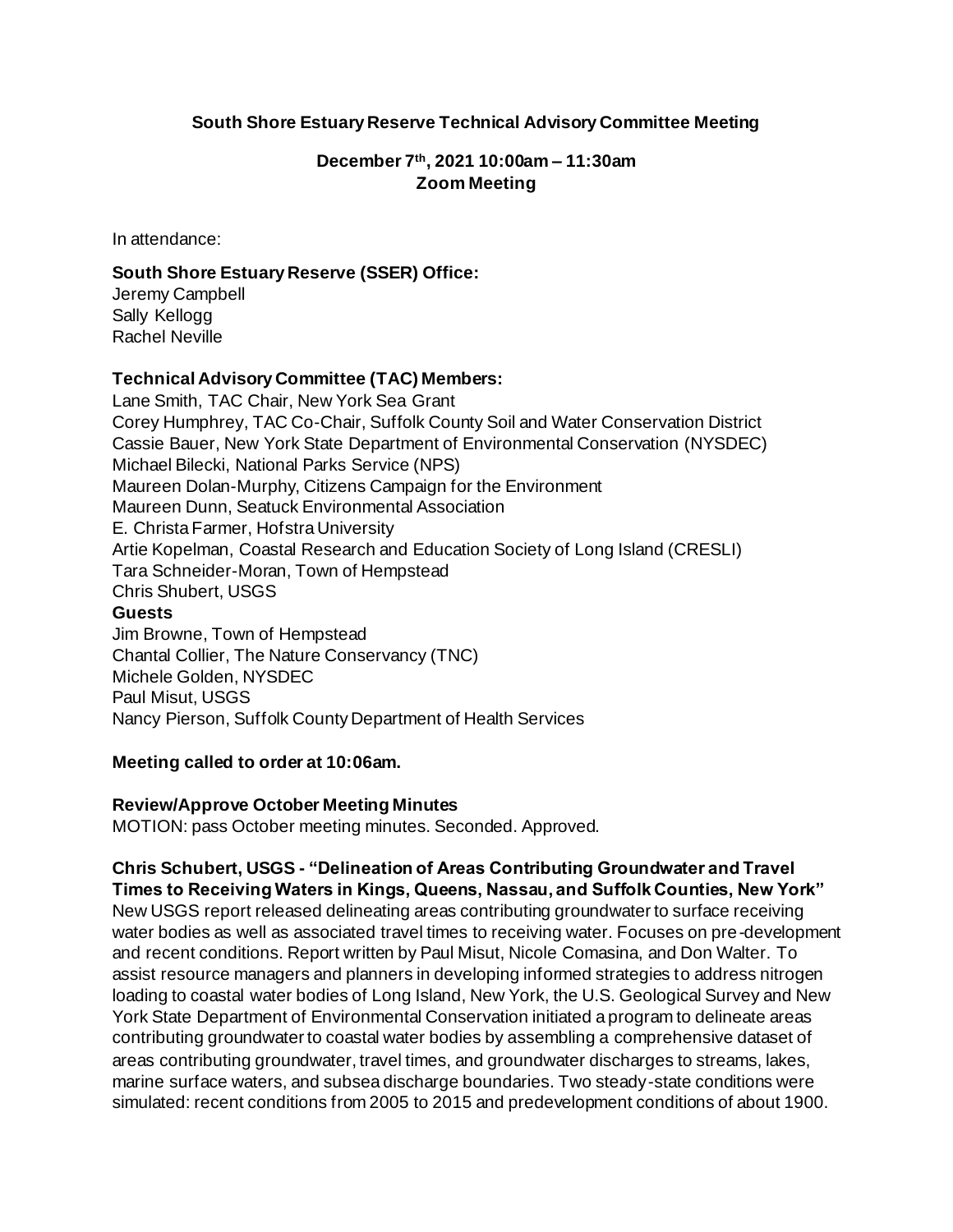Travel times ranged from less than 2 years to greater than 10,000 years. Areal delineation of travel-time intervals and areas contributing groundwater to water bodies were generated and are summarized with total groundwater outflow for each water body. Some findings include freshwater and wastewater from the south shore being diverted from groundwater recharge to the bay/ocean due to sewering. Additionally, changing salinity levels of the bays contributes to HABs.

A substantial portion of the water budget for long island is bypassing natural mechanisms of discharge. Loss of long groundwater travel times in more disturbed areas of the island, due to large pumping of water for public supply. Accelerating the downward flow of water. Streams intercept a lot of groundwater discharge on Long Island. Less return of water in areas served in sewers. Lowering of water table in many parts of Nassau County, particularly the south shore. Legacy agriculture on Long Island, historical sources: residential, agricultural, urban areas, duck farming, coastal development. 1938 vs. 2015 land space map shows high agriculture on Long Island in 1938. Nitrogen sources have changed from agriculture and crops, to septic, fertilizer for turf, and atmospheric. Simulated totally nitrogen loads in the watersheds on Long Island. In the SSER the history of loading shows a switch from mostly agriculture to residential. Hypothetical graph shows how quickly the system can cleans itself, which depends on the system (which estuary). Peconic Estuary Partnership and Long Island Sound Study (LISS) have funded modeling work for Long Island, LISS funded an east and west inset for Long Island Sound and PEP funded the Peconic Estuary.

Water going from the aquifer to recharge is decreasing because we are taking so much water out of the intermediate aquifer on Long Island. We have steepened the gradient of water falling from the shallow system to the deeper system.

Do we start contaminating water by injecting water that has been treated? Standards exist for groundwater and surface water, and surface water standards are greater. Water is treated for disposal into the aquifer.

See publication link for further details https://pubs.er.usgs.gov/publication/sir20215047. Any questions should be emailed to Chris[, schubert@usgs.gov](mailto:schubert@usgs.gov).

## **SAV in the SSER Subcommittee Update - Corey Humphrey**

Will have a document completed for the full TAC to review. The final document is on track to be completed in January. The document is available on the Google Drive for all to view. Next SAV meeting is 12/8 at 11am and is open to all.

## **Partner Updates and Other Business**

M. Bilecki: NPS has a program called "Scientists in Parks" for internships in National Parks across the country. The program is hiring for positions. R. Neville will include in the January newsletter.

C. Humphrey: LI Envirothon is happening April 27<sup>th</sup> for high school students in Nassau and Suffolk Counties. Each member of the winning team receives a \$500 scholarship for education after graduating high school. Corey will reach out to TAC members for volunteering. 2024 National Envirothon will be held in NY State.